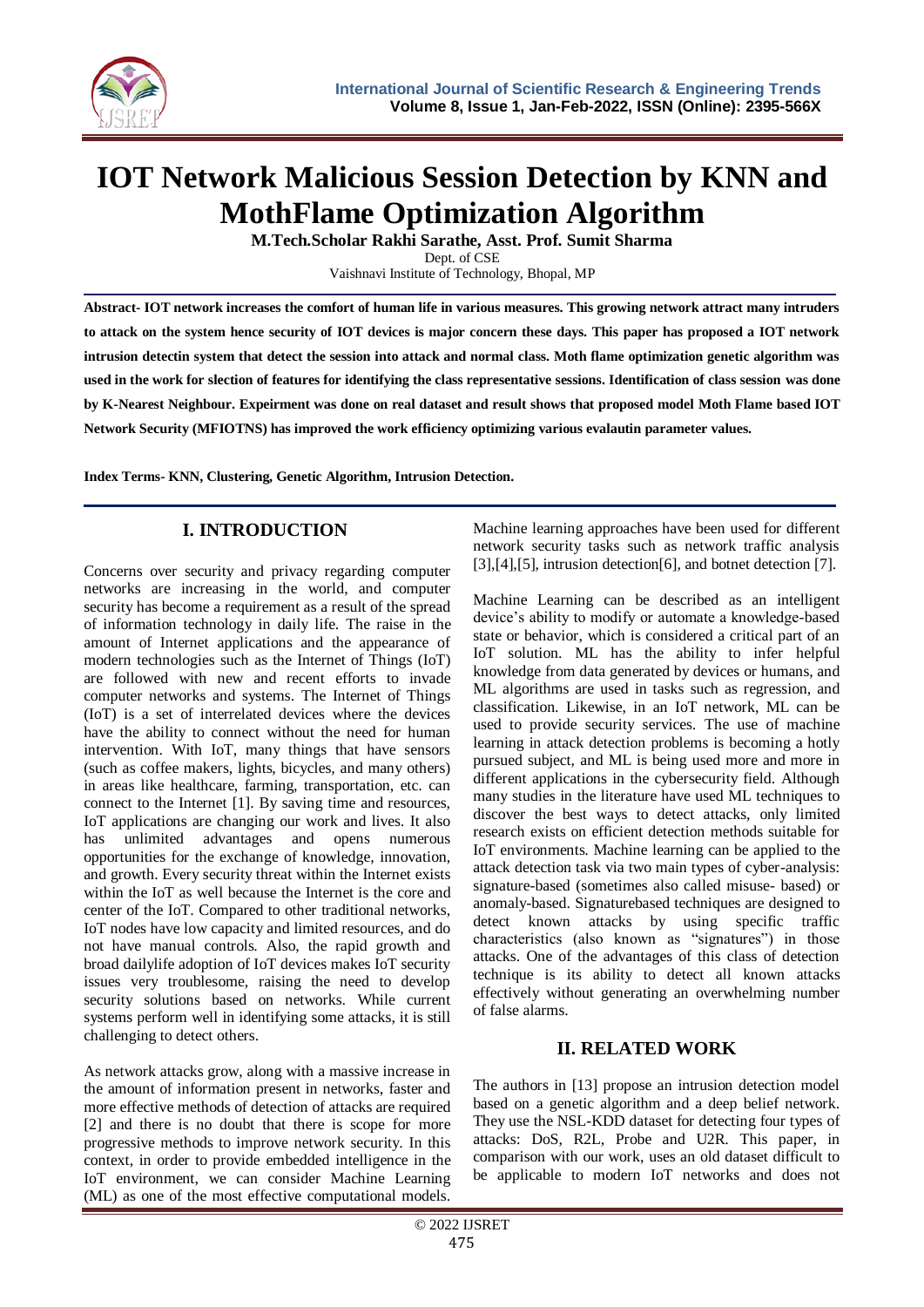

implement blockchain in their solution as an integrated mechanism for monitoring and securing IIoT networks.

In [14], an intrusion detection technique based on statistical flow features is proposed for protecting the network traffic of Internet of Things applications. The authors in this work use three machine learning techniques to detect malicious traffic events: Decision Tree, Naive Bayes and Artificial Neural Network (ANN). They use the same dataset employed by us, the UNSWNB15 dataset; however, they do not implement blockchain in their solution as an integrated mechanism for monitoring and securing IIoT networks.

A machine learning security framework for IoT systems is proposed in [15]. They built a dataset based on the NSL-KDD dataset and evaluated their proposal in a real smart building scenario. As we said in the previous related works, an old dataset may not be suitable for modern IoT networks. They use one-class SVM (Support Vector Machine) technique for detecting four types of attacks: DDoS, Probe, U2R and R2L. However, they do not use a blockchain approach for supervising IIoT networks.

The authors in [16] developed an algorithm for detecting denial-of-service (DoS) attacks using a deep-learning algorithm. They use three approaches for detecting DoS attacks: Random Forests, a Multilayer Perceptron and a Convolutional Neural Network. They use the same dataset employed by us, but they just aim to detect one attack (DoS) and do not integrate blockchain in their solution.

The authors in [20] propose a model using a machine learning algorithm to detect and mitigate botnet-based distributed denial of service (DDoS) attacks in IoT networks. The use different machine learning algorithms such as K- Nearest Neighbour (KNN), Naive Bayes model and Multi-layer Perception Artificial Neural Network (MLP ANN). They use the same dataset employed by us, but they just aim to detect one attack (DoS) and do not integrate blockchain in their solution.

In [21], the authors propose an intrusion and cyber attacks traffic identification model using Machine Learning (ML) algorithms for IoT security analysis. The authors in this work use four machine learning techniques to detect malicious traffic events: Random Forest, Random Tree, Decision Tree, Naive Bayes and BayesNet. They use the same dataset employed by us, but they do not integrate blockchain in their solution.

### **III.METHODOLOGY**

This section provide brief of proposed Moth Flame based IOT Network Security (**MFIOTNS)**. Fig. 1 is block diagram of proposed model include dataset processing, dimension reduction, training blocks. Explanation of each block was in this section under different headings.

**1. Dataset Cleaning-**Input data has various features and each has its own importance, this step clean data by removing the unwanted information from the set. Such as input dataset used in this work has n fields out of those first few feature values were removed from the work, as session ID, connection type, transferring protocol, etc. information in dataset can be remove.

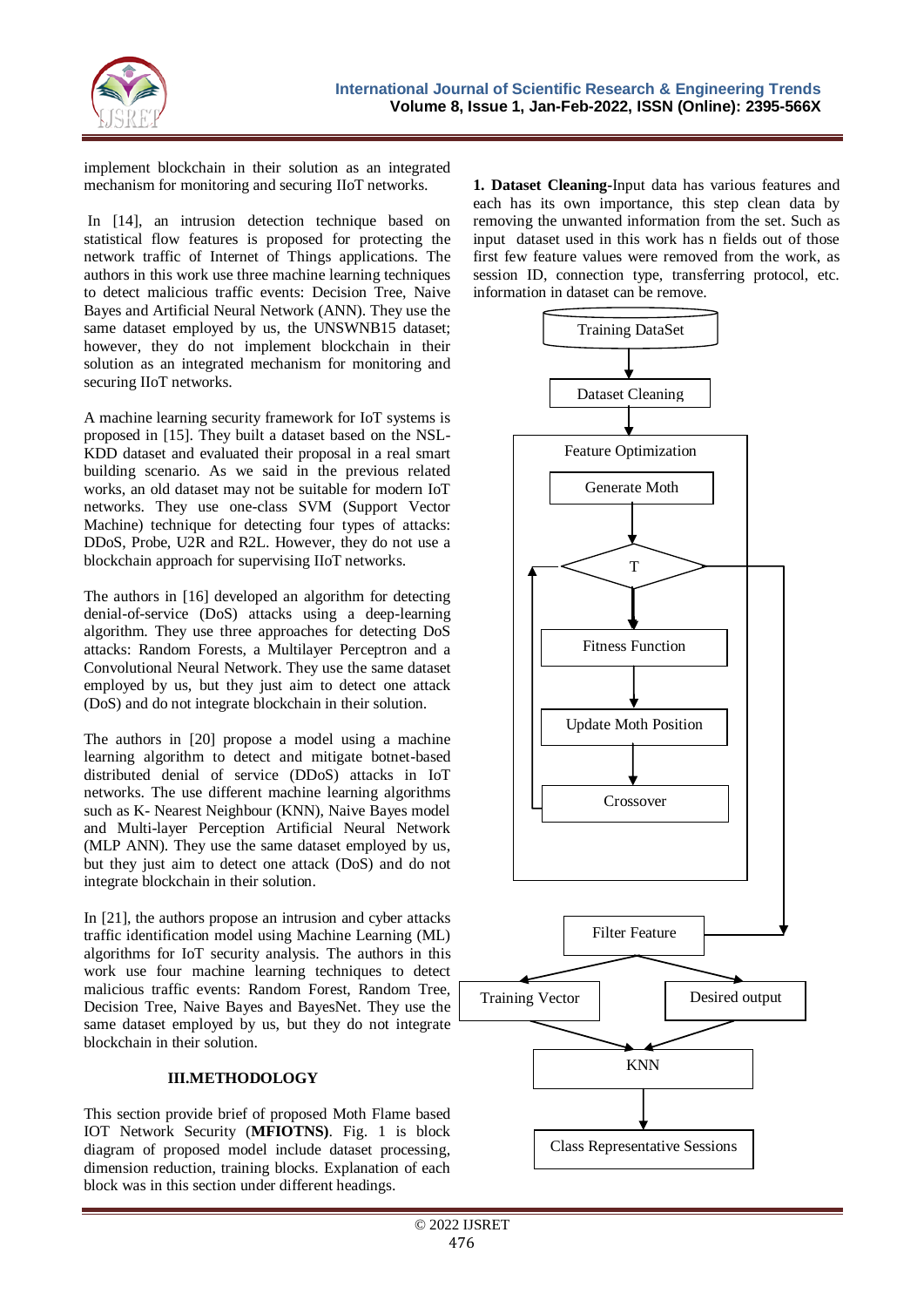

Fig. 1 Block diagram of MFOCMSD network intrusion detection.

 $CD \leftarrow$ Dataset\_Cleaning(RD) -----------Eq. 1

In eq. 1 RD is raw dataset and CD is clean dataset matrix. Processed dataset was arranged in matrix of row and column where each row is session and columns are feature set of a session.

#### **2.Feature optimization**

Input CD matrix was further process by Moth Flame Optimization Algorithm to reduce values of training vector and increases learning accuracy.

**3.Moth Flame Optimization Algorithm:** In this algorithm paper has consider each chromosome as a Moth. Objective of this algorithm was to find a Moth Flame belonging to path towards moon. Moth Flame are chromosome of this work.

#### **4.Generate Moth Flames**

Moth Flames are group of chromosome and a chromosome is possible solution of optimized feature set. So a Moth Flame is a vector of n number of elements, where n is number of column in CD. Each element is a binary value in Moth Flame vector. One shows that a feature is consider for the training and zero shows that feature is not selected for the population. So if p number of Moth Flames generate then M is Moth Flame population matrix having pxn dimension. Selection of f number of feature in vector done by random value generator function Gaussian.

 $M \leftarrow$  Generate Moth Flame(p, n, f)----------Eq. 2

#### **5.Fitness Function**

Each Moth Flame were rank as per distance. So evaluation of distance done by fitness value. Moth Flame feature vector pass training vector to the KNN (K-Nearest Neighbour) for cluster representative finding and measure the detection accuracy of the work [11]. This detection accuracy value is distance parameter in the work.

# Input: M, CD

Output: F

- 1. Loop w=1:W // for w Moth Flames
- 2. Loop  $s=1:CD$  // for s training session
- 3.  $TV[s] \leftarrow$  Training\_Vector(W[w], CD[s])
- 4.  $DO[s] \leftarrow Desired\_Output(W[w], CD[s])$
- 5. EndLoop
- 6. TNN<Train\_Neural\_Network(TV, DO)
- 7. Loop s=1:CD // for s training session
- 8. TV $\acute{\text{F}}$ Training\_Vector(W[w], CD[s])
- 9.  $O \leftarrow \text{Predict}(\text{TV}, \text{TNN})$
- 10. If DO[s] equals O
- 11.  $F[w] \leftarrow$  Increment F by 1
- 12. EndIf
- 13. EndLoop
- 14. Endloop

In above algorithm TV is training vector, DO is desired output.

#### **6. Update Moth Flame position**

Once F value obtain by fitness function then sort f in deseding order and find best Moth Flame out of all chromosomes available in the population.

#### **7.Crossover**

Genetic algorithm success depends on change of chromosomes, hence as per changing parameter X, number of random position value of Moth Flames were modified. This operation was not done in best local Moth Flame. In this step each Moth Flame X number of positions were modified randomly from zero to one or one to zero as per best local Moth Flame feature set. These Moth Flame were further test for path distance and compared its fitness value with parent Moth Flame if child Moth Flame has better values then remove parent otherwise parent will continue. After this step if maximum ieration steps occur then jump to filter feature block otherwise evaluate fitness value of each Moth Flame Moth Flame.

#### **8. Filter Feature**

Once iteration get complete then find best Moth Flame from the last updated population. Feature having value one in chromosome consider as selected feature for training vector and other consider as unselected. Desired output matrix was also prepared in this section.

#### **KNN Based Cluster Representativ**

Feature set obtained form above algorithm were used to find the cluster representative by using KNN model. Finding of such representative help to identify the session class as by the distance vector from the representative efeature set.

# **IV.EXPERIMENT AND RESULTS**

Experimental setup: MFOCMSD and comparing model was developed on MATLAB software. Experimental machine having 4 GB ram, i3  $6<sup>th</sup>$  generation processor. IO dataset was taken from [15]. Comparison of **MFIOTNS** was done with cloud malicious session detection model proposed in [16].

#### **1. Evaluation Parameter**

To test our results, this work usesthe following measures Precision, Recall, and F-score. These parameters are dependent on the TP (True Positive), TN True Negative), FP (False Positive), and FN (False Negative).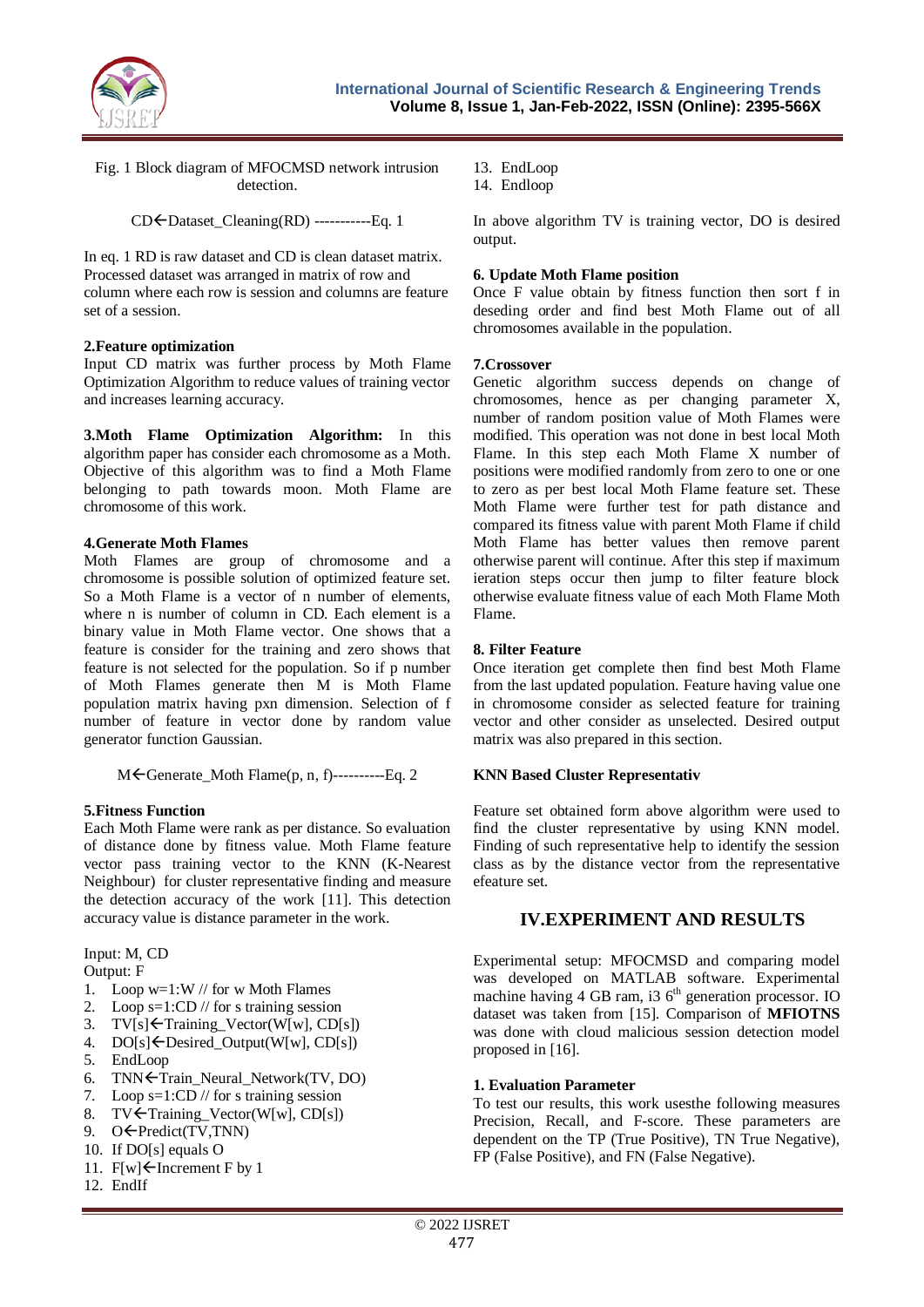

detection recall.

# **V.RESULTS**

| Dataset Size | Previsous<br>Work | <b>MFIOTNS</b> |
|--------------|-------------------|----------------|
| 5000         | 0.9359            | 0.987          |
| 10000        | 0.9322            | 0.9814         |
| 15000        | 0.9312            | 0.9812         |
| 20000        | 0.9322            | 0.9806         |
| 25000        | 0.9323            | 0.9793         |

Table 1. Precision value based comparison of IOT network intrusion detection models.



IOT network intrusion detection models were compared on different dataset size and result shows that prospeod model has improved the precision value by 5.004% as compared to previous model proposed in [16]. It was found that that proposed modle has increases the precison value by use of moth flame feature optimization technique, as less feature has improved the clustering of KNN model.

Table 2. Recall value based comparison of IOT network intrusion detection models.

| Dataset<br>Size | Previsous<br>Work | <b>MFIOTNS</b> |
|-----------------|-------------------|----------------|
| 5000            | 0.8623            | 0.9862         |
| 10000           | 0.8568            | 0.9838         |
| 15000           | 0.8582            | 0.9825         |
| 20000           | 0.8586            | 0.9816         |
| 25000           | 0.8606            | 0.9816         |

Recall value parameters were compared in table 2. It was obtained that proposed model has improved the IOT intrusion detection recall parameter by % as compared to



values obtained form the previous model in [16]. KNN based learning of selected feature has increases the

Fig. 3 F-measure value based comparison.

Table 3. F-Measure value based comparison of IOT network intrusion detection models.

| <b>Dataset</b><br>Size | Previsous Work | <b>MFIOTNS</b> |
|------------------------|----------------|----------------|
| 5000                   | 0.8976         | 0.9866         |
| 10000                  | 0.8929         | 0.9826         |
| 15000                  | 0.8932         | 0.9819         |
| 20000                  | 0.8939         | 0.9811         |
| 25000                  | 0.895          | 0.9805         |

Inverse average of precision and recall value is f-mesure parameter. Table 3 shows that use of moth flame optimization genetic algorithm for feature selection has enhanced the f-measure values of IOT network intrusion detection.

Table 4. Accuracy value based comparison of IOT network intrusion detection models.

| Dataset<br>Size | Previsous Work | <b>MFIOTNS</b> |
|-----------------|----------------|----------------|
| 5000            | 0.8148         | 0.9748         |
| 10000           | 0.8074         | 0.9673         |
| 15000           | 0.8079         | 0.966          |
| 20000           | 0.8090         | 0.9646         |
| 25000           | 0.8109         | 0.9634         |